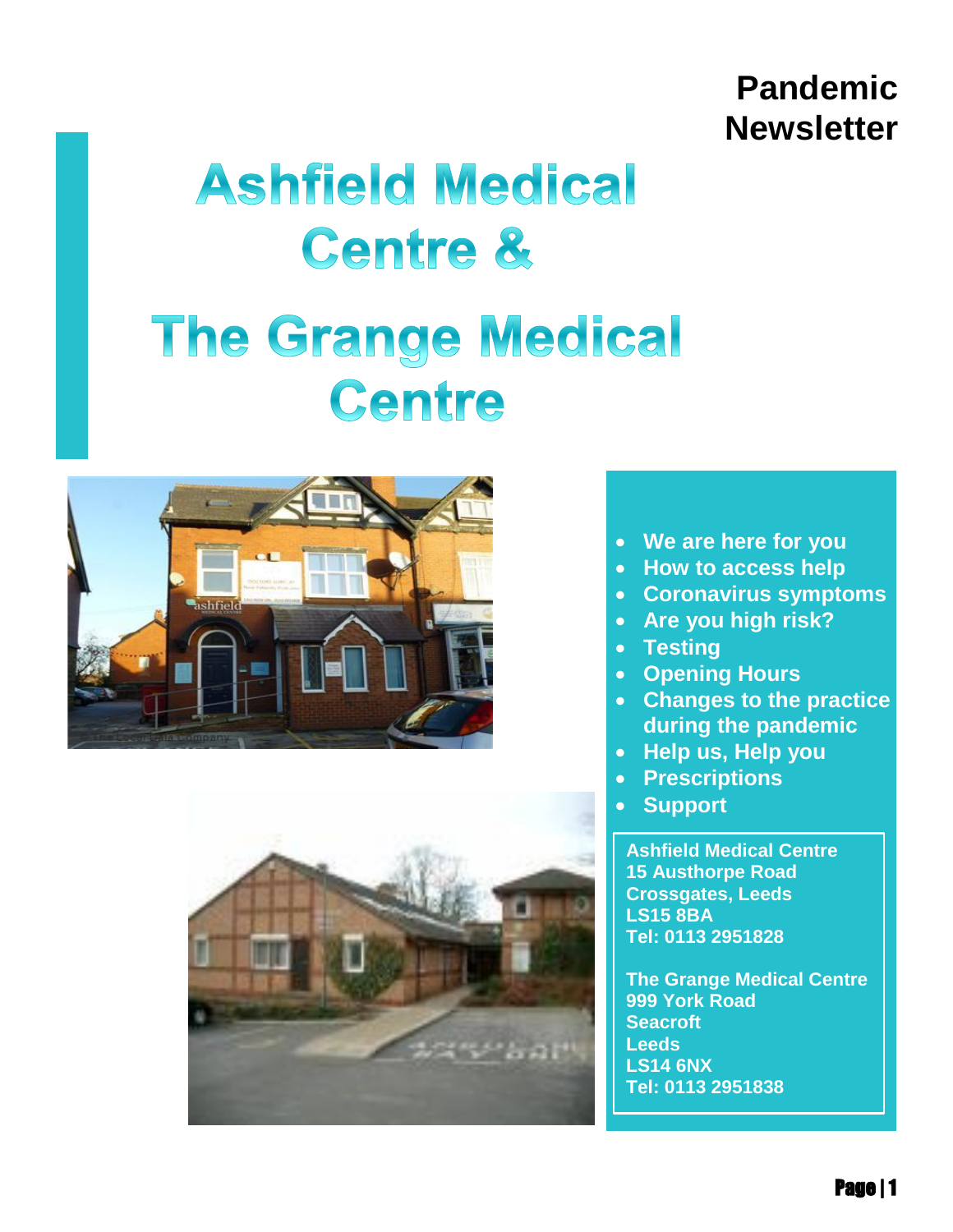. our patients but please be assured we are still here We know that this is an uncertain time for many of for you if you have any health concerns. Although we are working in different ways and some of the services we would normally refer to are reduced, we are encouraging patients not to ignore health issues because of the ongoing pandemic.

Call us if you have:

- Concerns regarding ongoing conditions
- Ear discharge / pain
- Rashes
- Stomach ache
- Any cancer symptoms such as lump in your breast, changes in bowel habits, blood in your pee or poo, unexplained weight loss, moles that appear to change or cough that you've had for three weeks or more

Getting help quickly is crucial if your or a loved one becomes seriously unwell.

When to seek emergency help? Call 999 if you have:

- Chest pain
- Stroke symptoms (Facial droop, speech slurred)
- Choking
- Severe burns or bleeding

#### How to access help from your GP

- Contact the surgery by phone, do not walk into the surgery.
- A GP or Nurse will call you back the same day and try to help you over the phone.
- If the GP decides you need a face to face assessment an appointment will be booked for you at The Grange.

#### We are here for you contact the coronavirus: What are the symptoms?

- **High temperature**
- **New, continuous cough**
- **Loss or change to your sense of taste or smell**

## What should I do if I have symptoms?

- **Isolate at home for at least 7 days or longer if you still have symptoms.**
- **If others live in your household they will need to isolate for 14 days from the start of your symptoms.**
- **Wash your hands regularly for 20 seconds using soap and water and cover coughs and sneezes.**
- **If you cannot cope you're your symptoms at home or you become worse use the NHS 111 online service or call NHS 111.**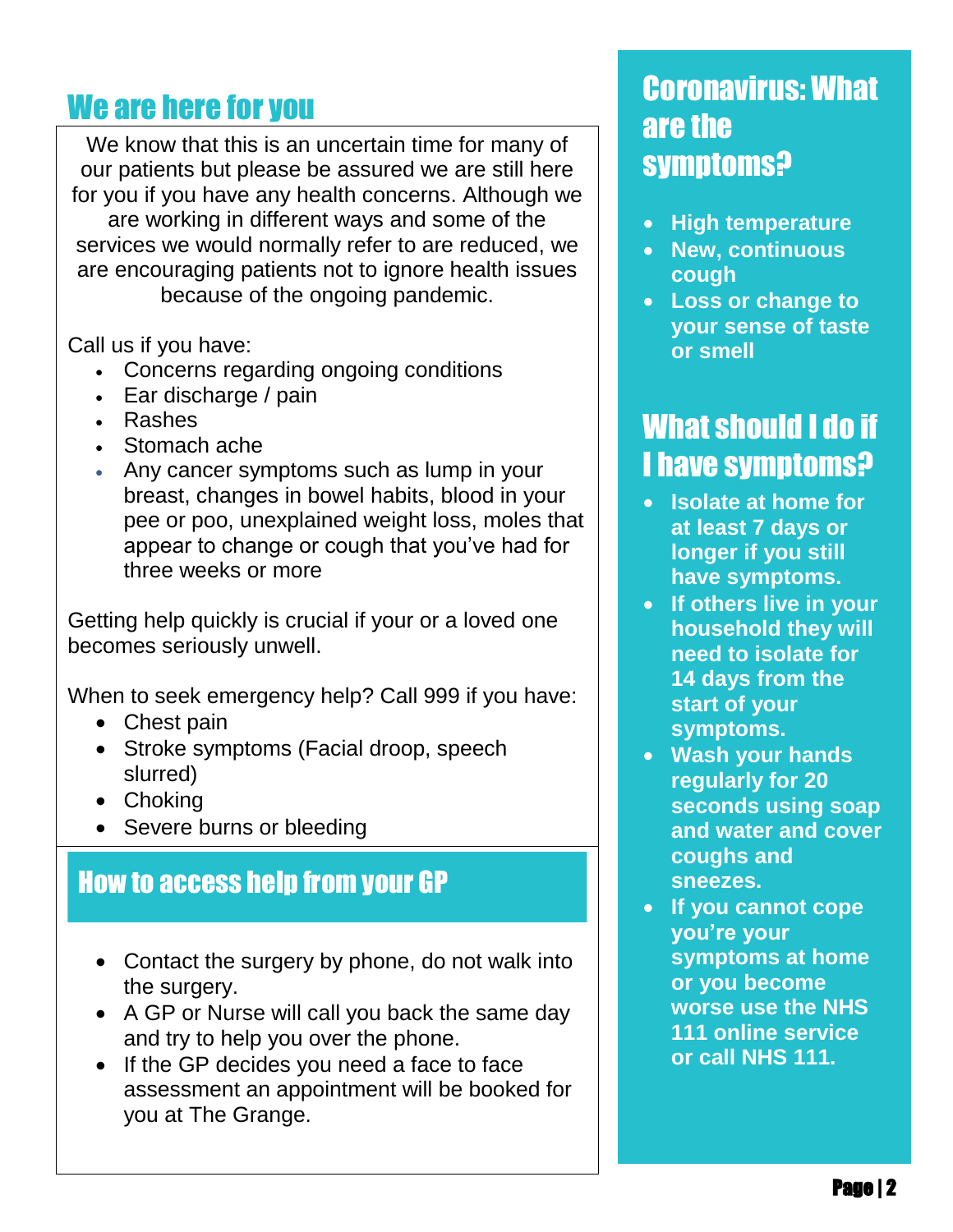# Who is at higher risk from coronavirus?

Corona Virus or Covid-19 as it is also known can make anyone seriously unwell. But for some people, , the risk is higher. There are 2 levels of higher risk:

- High risk (Clinically extremely vulnerable)
- Moderate risk (Clinically vulnerable)

People at high risk from coronavirus:

- Have had an organ transplant
- Are having chemotherapy, antibody treatment for cancer, including immunotherapy.
- Are having intense radiotherapy for lung cancer.
- Are having targeted cancer treatments that affect the immune system
- Have blood or bone marrow cancers such as leukemia, lymphoma or myeloma.
- Have had bone marrow or stem cell transplant in the last 6 months.
- Have been diagnosed with a severe lung condition such as cystic fibrosis, severe asthma or COPD.
- Have a condition that means they have high risk of getting infections
- Are taking medicines that make them much more likely to get infections such as high doses of steroids.
- Have a serious heart condition and are pregnant.

#### **If you are high risk you should have received a letter from the NHS about shielding and not leaving your house for any reason.**

People at Moderate risk from coronavirus:

- Are over 70
- Are pregnant
- Have a lung condition that's not severe such as asthma, COPD, emphysema or bronchitis)
- Have heart disease, diabetes, chronic kidney disease, liver disease.
- Have a condition affecting the brain or nerves such as Parkinson, MND, MS or cerebral palsy.
- Have a condition that means they have high risk of getting infections
- Are taking medicines that make them much more likely to get infections such as low doses of steroids.
- Are very obese with a BMI of over 40.

**This means you should stay at home as much as possible but you can go out to exercise and get groceries. It is important that you follow the advice on social distancing.**

#### **Testing**

Anyone with coronavirus symptoms can now request a test. This must be done within the first 5 days of getting symptoms.

You can request a test online at <https://www.nhs.uk/ask-for-a-coronavirus-test> Or

Call 119 if you cannot use the online service.

### Opening Times

Ashfield will remain closed for the foreseeable future during the pandemic. The Grange will be open: 8am-6pm Monday to Friday

(Closed Saturday, Sunday and Bank holidays.)